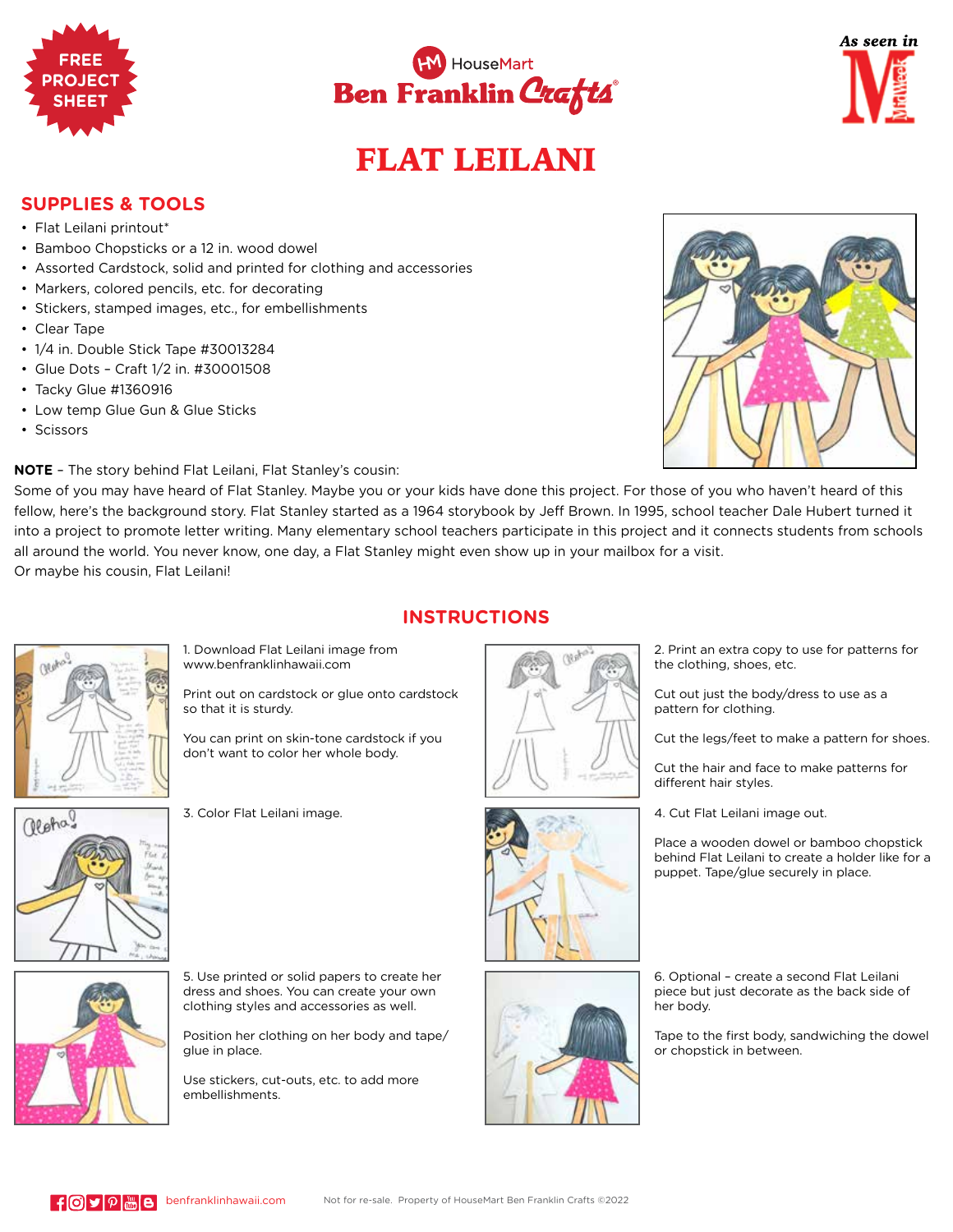## **INSTRUCTIONS (continued)**



7. Your Flat Leilani is now ready to take on adventures! Send Flat Leilani to family and friends to take on adventures and have them send you photos.

This becomes a fun activity that you can do between friends and family anywhere in the world!

It is a great way to keep in touch and even just share our everyday lives.

## Flat Leilani's Adventures

take Flat Leilani on your next adventure!